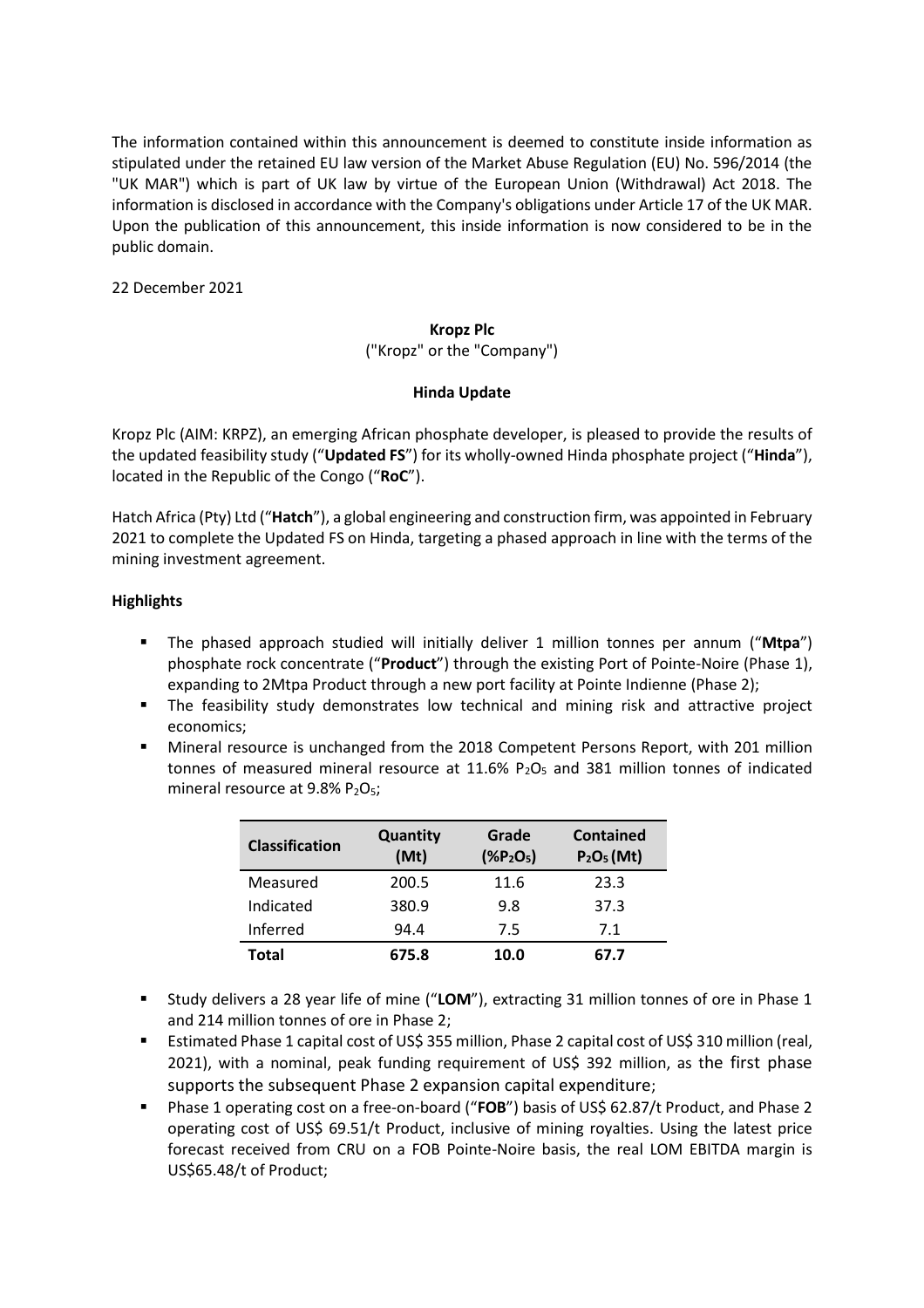- Estimated three year execution schedule, allows first revenue in 2025, assuming that the required funding is in place by June 2022; and
- Base case, nominal internal rate of return ("IRR") of 19.2% and base case, ungeared, nominal net present value ("NPV") (at 11.1% discount rate) of US\$ 397 million.

## **Updated Feasibility Study**

The phased approach was intended to reduce up-front execution capital requirements by making use of existing port facilities; this limits the first phase to 1 Mtpa Product.

This Updated FS includes detailed engineering of the open pit mine, associated mine dewatering and surface water management, the beneficiation plant and all associated infrastructure, tailings storage facilities and water storage dam, a gas fired power plant and gas supply pipeline, a 30kV overhead line to support construction and early works, mine access roads, an accommodation camp and port infrastructure. Costs and schedules associated with procurement, construction management and commissioning are also included.

Hatch has delivered a robust execution strategy, which provides high confidence in achieving execution success. The beneficiation plant employs standard and proven technologies, and the design is based on extensive laboratory and pilot-scale test work completed between 2013 and 2016.

#### **Further Opportunities**

A mine plan was run, scheduling the immediate commencement of Phase 2 production, i.e. 2Mtpa Product. This opportunity led to a conservative increase in ungeared NPV (at 11.1% discount rate) to US\$543 million with an IRR of 20.96%. The estimated capital cost for the immediate commencement of Phase 2 is US\$618 million, based on the study work completed. If this option is studied further, it should be possible to optimise both capital and operating costs further.

Opportunities also exist to enter into a long term power purchase agreement with one of several companies already established in-country. The capital cost of the gas fired power plant would therefore be removed though this would be offset by a potential increase in power costs.

A number of other capital cost optimisation initiatives have been identified for investigation ahead of detailed design.

## **Updated Environmental and Social Impact Assessment ("ESIA")**

The project has a valid environmental compliance certificate issued in April 2020, valid for 25 years. As a result of the modifications to the project in the Updated FS, the ESIA has been updated to comply with local regulations. The updated ESIA has been conducted in parallel with the execution of the Updated FS and will be submitted to the Ministry of Environment in Q4 2021.